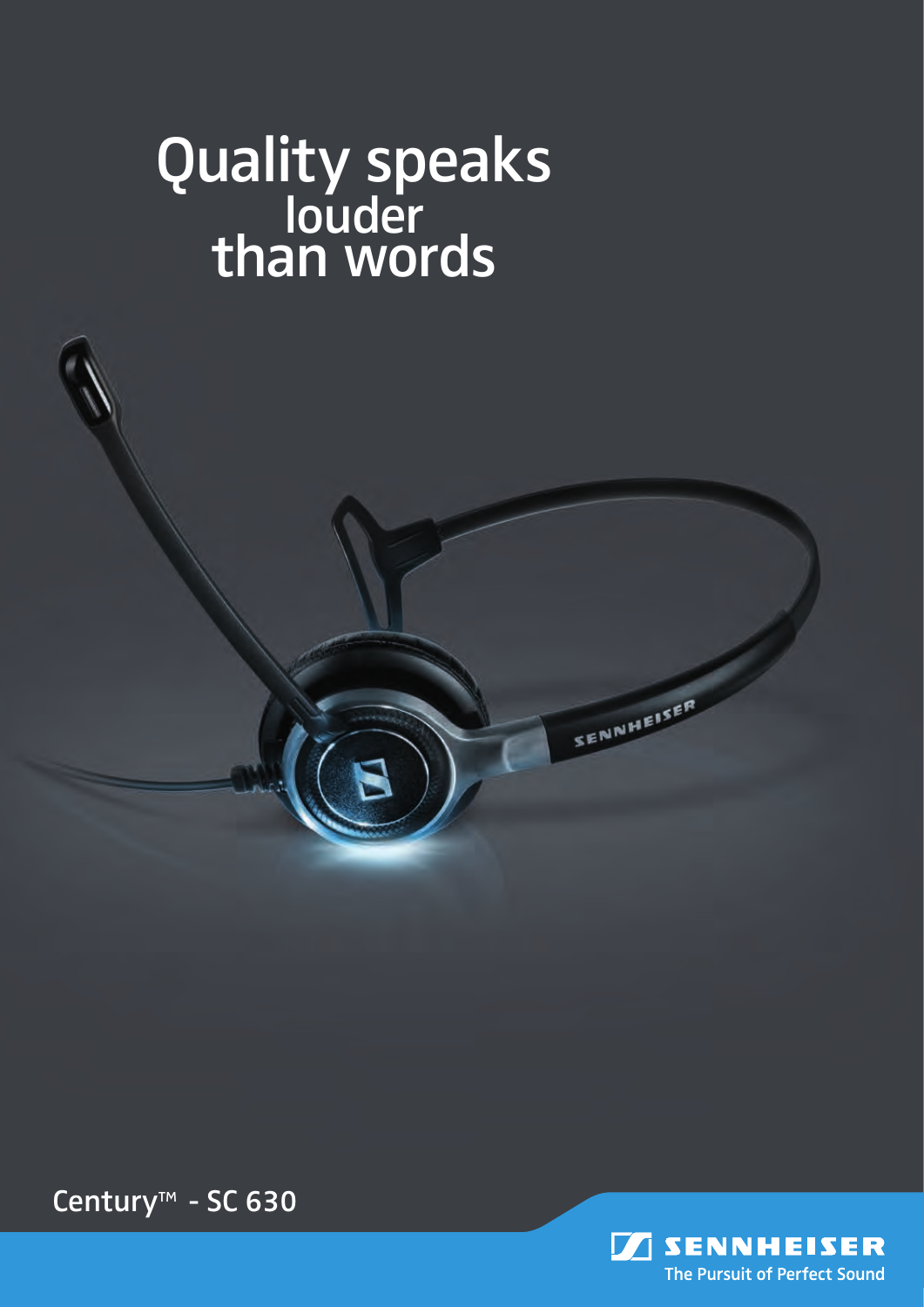

### **SC 630**

Sennheiser SC 630 is a premium singlesided wired headset for quality-conscious contact center and office professionals requiring outstanding sound performance.

#### **Sound leadership**

With Sennheiser HD voice clarity and ultra noise-cancelling microphone, SC 630 optimizes speech intelligibility in noisy contact center and office environments.

#### **Quality design**

With a focus on quality materials and durability, SC 630 is built to withstand heavy contact center usage. Stainless steel and brushed aluminum parts with a unibody headband construction create an iconic, high-end design that enhances strength and robustness.

#### **User focus**

Sound enhancement features make conversations crisp and clear, and a leatherette earpad ensures powerful sound and wearing comfort. A metal reinforced headband maintains a perfect fit and is numbered for easy accurate adjustment.

With Sennheiser ActiveGard® for acoustic shock protection, SC 630 is designed to enable quality-conscious professionals to perform at their best, whatever the environment.

Features and Benefits:

- Sennheiser HD voice clarity wideband sound for a natural listening experience
- Ultra noise-cancelling microphone for perfect speech transmission
- High-quality neodymium speaker for outstanding HD audio quality
- ActiveGard<sup>®</sup> technology protects users against acoustic injury caused by sudden sound burst on the line
- Stainless steel hinge on speaker joint for maximum strength
- Brushed aluminum parts for strong and lightweight design
- Unibody headband construction for maximum strength at stress points
- Vectran™\* reinforced cable for extreme durability
- Large leatherette earpad for exceptional wearing comfort and powerful sound
- Ultra sonic welded microphone housing for maximum durability
- **Extension headband with number** indication for accurate adjustment
- 90 degree turnable speaker-housing for space saving storage and transport
- 3 years international warranty

\*Vectran™ is a registered trademark of Kuraray Co., Ltd., Japan.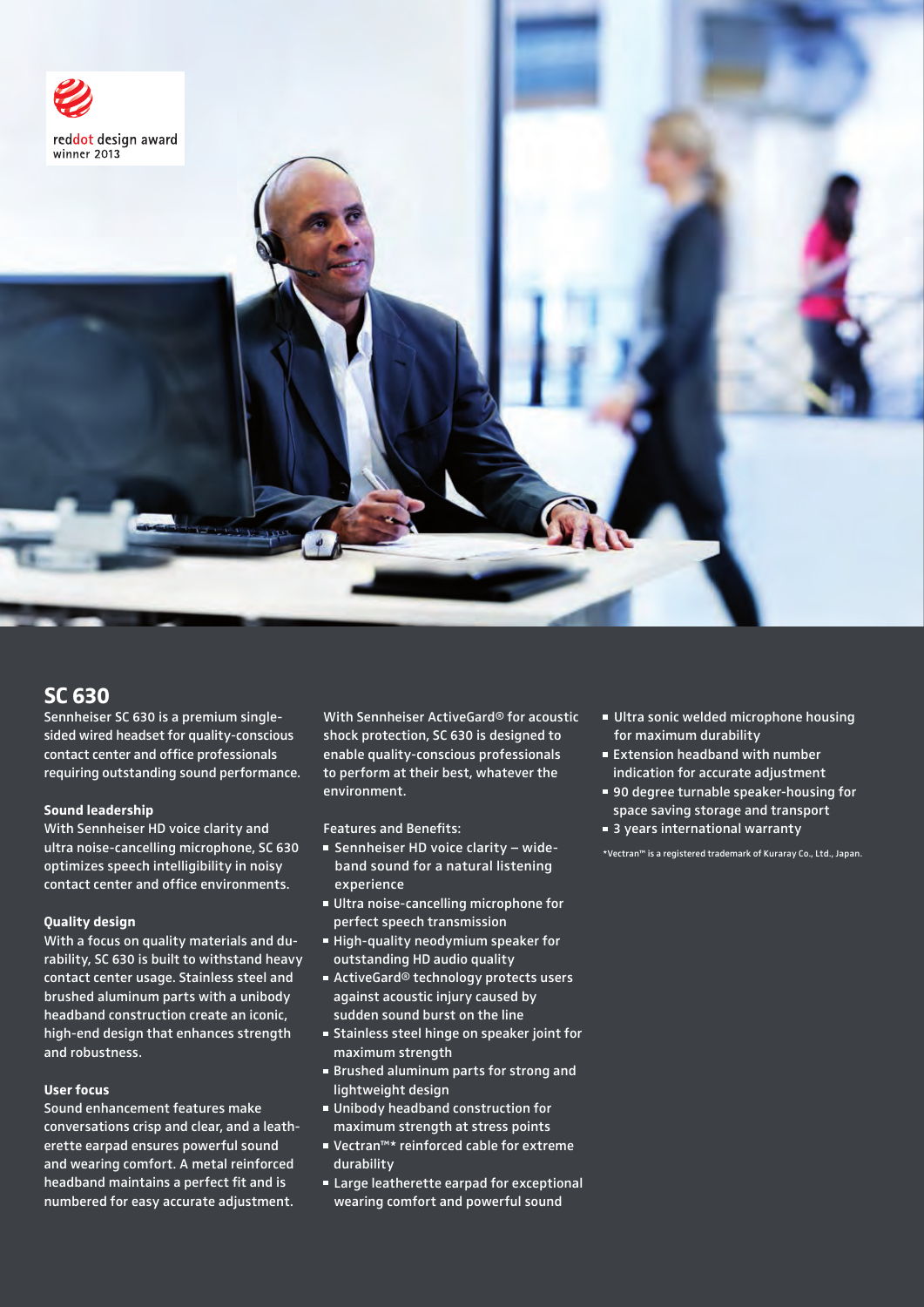# Product Information

| <b>Product name</b>                                | <b>SC 630</b>                       |                                                                         |         |                  |                 |
|----------------------------------------------------|-------------------------------------|-------------------------------------------------------------------------|---------|------------------|-----------------|
| Art. No.                                           | 504556                              |                                                                         |         |                  |                 |
| <b>EAN No.</b>                                     | 40 44155 083477                     |                                                                         |         |                  |                 |
| UPC No.                                            | 6 15104 23704 9                     |                                                                         |         |                  |                 |
| <b>Product description</b>                         | Monaural CC&O HS, ED                |                                                                         |         |                  |                 |
| Microphone                                         |                                     |                                                                         |         |                  |                 |
| Microphone                                         | Ultra noise-cancelling              |                                                                         |         |                  |                 |
| <b>Frequency response</b>                          | 150 - 6,800 Hz (Wideband)           |                                                                         |         |                  |                 |
| - communication/telecommunication                  |                                     |                                                                         |         |                  |                 |
| <b>Speaker</b>                                     |                                     |                                                                         |         |                  |                 |
| <b>Speaker type</b>                                | Neodynium Magnet Speaker            |                                                                         |         |                  |                 |
| Impedance                                          | $~1$ 200 ohm                        |                                                                         |         |                  |                 |
| <b>Frequency response</b>                          | $50 - 18,000$ Hz                    |                                                                         |         |                  |                 |
| <b>Sound pressure</b>                              | Max. 103 dB limited by ActiveGard®  |                                                                         |         |                  |                 |
| General Data                                       |                                     |                                                                         |         |                  |                 |
| <b>Wearing style</b>                               | Headband, monaural (single-sided)   |                                                                         |         |                  |                 |
| <b>Cable length</b>                                | 1000 mm                             |                                                                         |         |                  |                 |
| <b>Connector</b>                                   | Easy Disconnect                     |                                                                         |         |                  |                 |
| <b>Color</b>                                       | <b>Black with silver</b>            |                                                                         |         |                  |                 |
| <b>Headset weight</b>                              | 77 g                                |                                                                         |         |                  |                 |
| <b>Packaging</b>                                   |                                     |                                                                         |         |                  |                 |
| Included in the pack                               | Headset, quick guide, safety guide, | leatherette earpad, nylon carry pouch and cable clip mounted on headset |         |                  |                 |
| <b>Package dimensions</b>                          | 201 (L) x 153 (W) x 60 (H) mm       |                                                                         |         |                  |                 |
| Package weight                                     | 220 g                               |                                                                         |         |                  |                 |
| Units in distributor master carton                 | 20 pcs                              |                                                                         |         |                  |                 |
| <b>Master carton weight</b>                        | 5.63 kg                             |                                                                         |         |                  |                 |
| <b>Master carton dimensions</b>                    | 615 (L) x 415 (W) x 185 (H)         |                                                                         |         |                  |                 |
| Unit pack/end user                                 | 1pc                                 |                                                                         |         |                  |                 |
| <b>Spare parts</b>                                 |                                     |                                                                         |         |                  |                 |
|                                                    |                                     |                                                                         |         |                  |                 |
| <b>Product description</b>                         | <b>Product name</b>                 | Can be used for                                                         | Art. No | <b>EAN No.</b>   | UPC No.         |
|                                                    |                                     | following products                                                      |         |                  |                 |
| Leatherette earpad SC 600, size L,                 | <b>HZP 34</b>                       | SC 630, SC 660, SC 632, SC 662,                                         | 504560  | 40 44155 08351 4 | 6 15104 23716 2 |
| 2 pcs                                              |                                     | SC 630 USB CTRL, SC 660 USB CTRL,<br>SC 630 USB ML, SC 660 USB ML       |         |                  |                 |
| Leatherette earpad SC 600, size L,                 | <b>HZP 36</b>                       | SC 630, SC 660, SC 632, SC 662,                                         | 504562  | 40 44155 08353 8 | 615104237230    |
| 26 pcs, bulk                                       |                                     | SC 630 USB CTRL, SC 660 USB CTRL,                                       |         |                  |                 |
|                                                    |                                     | SC 630 USB ML, SC 660 USB ML                                            |         |                  |                 |
| Name plate set CC&O for cable                      | Name plate CC&O                     | SC 630, SC 660, SC 632, SC 662,                                         | 504545  | 40 44155 08336 1 | 615104236820    |
|                                                    |                                     | SC 630 USB CTRL, SC 660 USB CTRL,                                       |         |                  |                 |
|                                                    |                                     | SC 630 USB ML, SC 660 USB ML                                            |         |                  |                 |
| Black earpad holder ring, size L,                  | Earpad holder L, SC 600             | SC 630, SC 660, SC 632, SC 662,                                         | 504592  | 40 44155 08884 7 | 6 15104 24846 5 |
| SC 600, 10 pcs                                     |                                     | SC 630 USB CTRL, SC 660 USB CTRL,<br>SC 630 USB ML, SC 660 USB ML       |         |                  |                 |
| Speaker protection cover SC 600,                   | Speaker cover, SC 600               | SC 630, SC 660, SC 632, SC 662,                                         | 504595  | 40 44155 08887 8 | 6 15104 24849 6 |
| 10 <sub>pos</sub>                                  |                                     | SC 630 USB CTRL, SC 660 USB CTRL,                                       |         |                  |                 |
|                                                    |                                     | SC 630 USB ML, SC 660 USB ML                                            |         |                  |                 |
| Fixation kit for call control unit SC              | Fixation kit 01, SC 600             | SC 630 USB CTRL, SC 660 USB CTRL,                                       | 504594  | 40 44155 08886 1 | 6 15104 24848 9 |
| 600, 1 pc                                          |                                     | SC 630 USB ML, SC 660 USB ML                                            |         |                  |                 |
| Side support, SC 600, 1 pc.                        | TPSC 01, SC 600                     | SC 630, SC 632, SC 630 USB CTRL,                                        | 504597  | 40 44155 08889 2 | 6 15104 24851 9 |
|                                                    |                                     | SC 630 USB ML                                                           |         |                  |                 |
| Leatherette earpad SC 600, size M,                 | <b>HZP 35</b>                       | SC 630, SC 660, SC 632, SC 662,                                         | 504561  | 40 44155 08352 1 | 6 15104 23721 6 |
| 2 pcs                                              |                                     | SC 630 USB CTRL, SC 660 USB CTRL,                                       |         |                  |                 |
|                                                    |                                     | SC 630 USB ML, SC 660 USB ML                                            |         |                  |                 |
| Leatherette earpad SC 600, size M,<br>26 pcs, bulk | <b>HZP 37</b>                       | SC 630, SC 660, SC 632, SC 662,<br>SC 630 USB CTRL, SC 660 USB CTRL,    | 504563  | 40 44155 08354 5 | 6 15104 23727 8 |
|                                                    |                                     | SC 630 USB ML, SC 660 USB ML                                            |         |                  |                 |
| Black earpad holder ring, size M,                  | Earpad holder M, SC 600             | SC 630, SC 660, SC 632, SC 662,                                         | 504593  | 40 44155 08885 4 | 6 15104 24847 2 |
| SC 600, 10 pcs                                     |                                     | SC 630 USB CTRL, SC 660 USB CTRL,                                       |         |                  |                 |
|                                                    |                                     | SC 630 USB ML, SC 660 USB ML                                            |         |                  |                 |
| CB 01                                              | Nylon carry pouch                   | SC 630, SC 660, SC 632, SC 662,<br>SC 630 USB CTRL, SC 660 USB CTRL,    | 92818   | 40 12418 92818 6 | 6 15104 92818 3 |